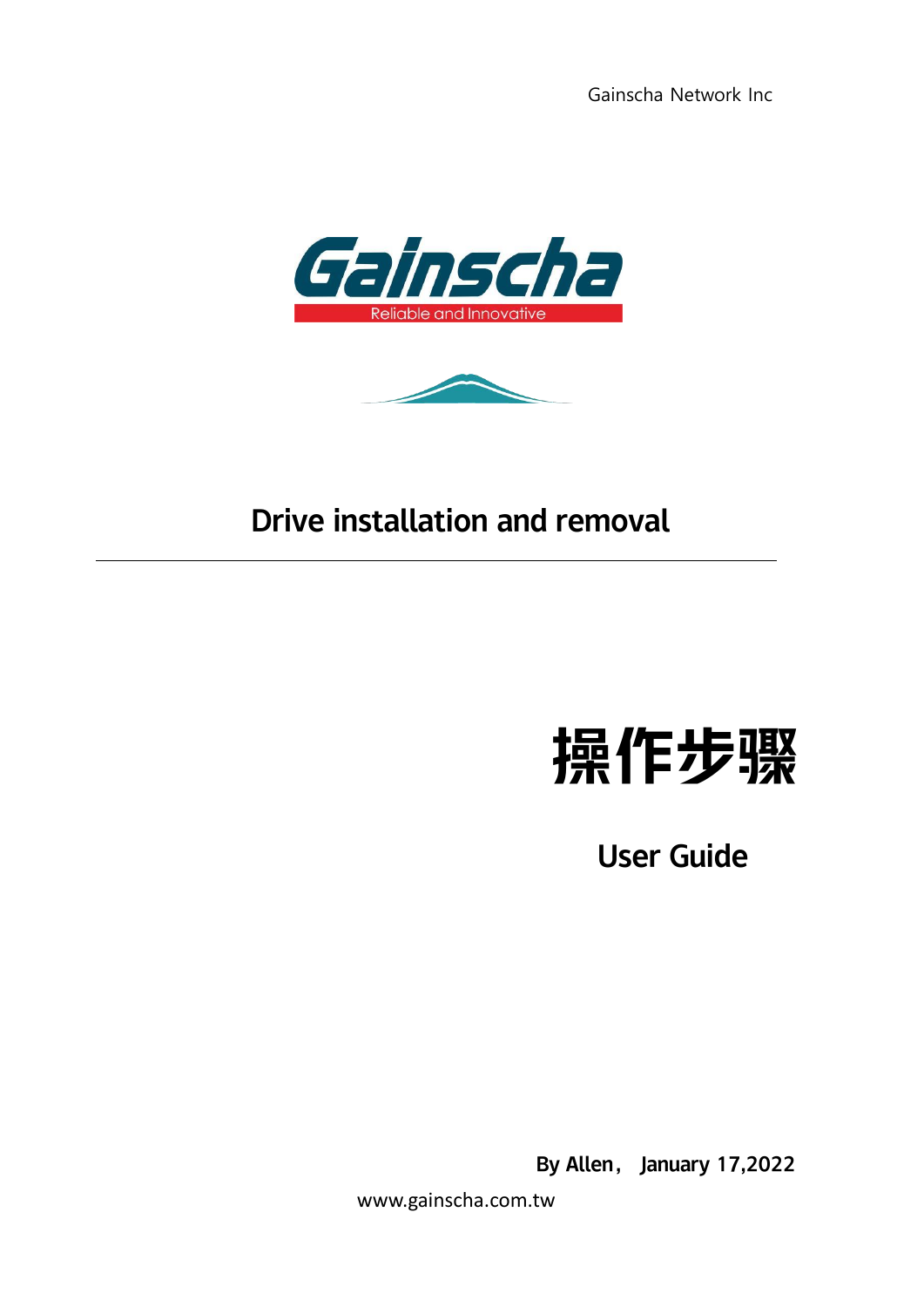### 一**. Removing the printer drive:**

- **1.** Download "Gprinter" on the official website.
- **2.** Open "Gprinter" "I agree" "next page" "complete"



### **3.** Select Delete a Printer

| seagull Driver Wizard |                                                             | $\times$ |
|-----------------------|-------------------------------------------------------------|----------|
|                       | 欢迎使用 Seagull Driver Wizard                                  |          |
|                       | 本向导可帮助您安装和删除打印机驱动程序。                                        |          |
|                       | 要讲行何种操作?                                                    |          |
|                       | 安装打印机驱动程序(1)                                                |          |
|                       | O 删除打印机驱动程序(R)                                              |          |
|                       | 安装驱动程序前请先储存您所有的工作并关闭所有的应用程序,驱动<br>程序安装过程中可能需要重新启动Windows系统。 |          |
|                       | < 上一步(B)<br>下一页(N) ><br>取消                                  |          |

**4.** Select Delete Printer- - -Next page again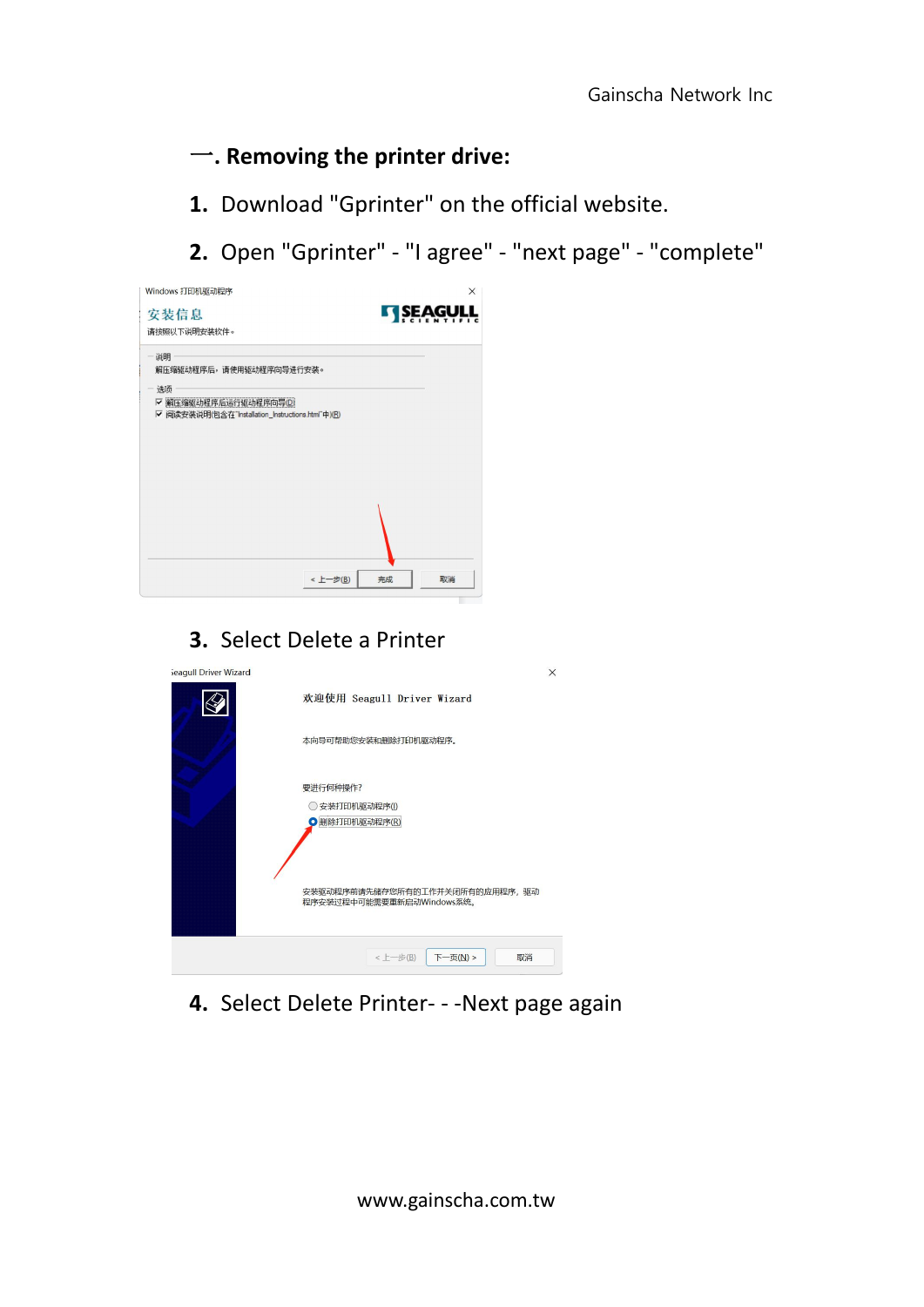| <b>Seagull Driver Wizard</b>                                            |                     | ×  |
|-------------------------------------------------------------------------|---------------------|----|
| 选择删除方式<br>可以选择驱动程序的删除方式。                                                |                     |    |
|                                                                         |                     |    |
| 何种操作?<br>要进行                                                            |                     |    |
| O 删除打印机(R)                                                              |                     |    |
| 自动删除所有 Seagull 驱动程序(A)<br>$\left( \begin{array}{c} \end{array} \right)$ |                     |    |
| 使用高级打印机驱动程序删除选项(U)                                                      |                     |    |
|                                                                         |                     |    |
|                                                                         |                     |    |
|                                                                         |                     |    |
|                                                                         |                     |    |
|                                                                         |                     |    |
|                                                                         |                     |    |
|                                                                         | <上一步(B)<br>下一页(N) > | 取消 |

5. Select the printer driver that needs to be deleted. (if there are other unpublished documents in the printer, delete the file first.) Click Next- - - -Finish

| eagull Driver Wizard |                                                                                                                                                                                               | $\times$ |  |
|----------------------|-----------------------------------------------------------------------------------------------------------------------------------------------------------------------------------------------|----------|--|
|                      | Seagull Driver Wizard 已成功完成                                                                                                                                                                   |          |  |
|                      | 已成功完成以下操作:                                                                                                                                                                                    |          |  |
|                      | 已删除打印机 'Gainscha GI-3407T PLUS'。<br>已删除驱动程序 'Gainscha GI-3407T PLUS'。<br>已删除端口 'USB016'。<br>已删除组件 '打印首选项: Gainscha GI-3407T PLUS'。<br>已删除组件 'C:\Program Files\Seagull\Printer Drivers\Package |          |  |
|                      |                                                                                                                                                                                               |          |  |
|                      | 关闭<br>安装打印机(I)                                                                                                                                                                                |          |  |

### 二**. Install the printed driver:**

1. Open the software "Gprinter" and select "I agree" - - - -

"Next page" - - - - "Finish"

www.gainscha.com.tw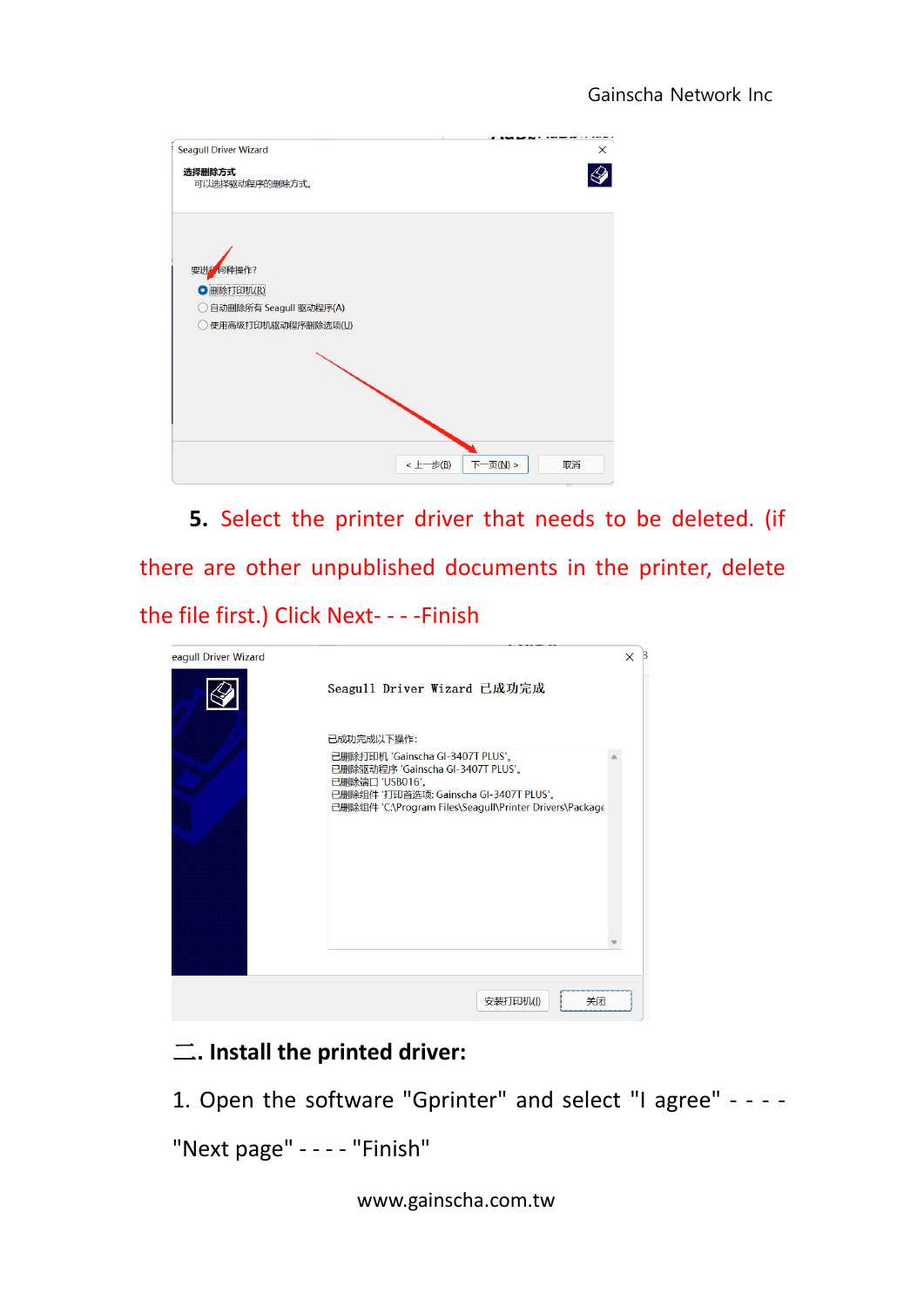| 许可协议                              | <b>KI SEAGU</b>                                                                                                                                                                                                                                                                                                                                                                                                                                                                                                                                                                                                                                                                                                  |
|-----------------------------------|------------------------------------------------------------------------------------------------------------------------------------------------------------------------------------------------------------------------------------------------------------------------------------------------------------------------------------------------------------------------------------------------------------------------------------------------------------------------------------------------------------------------------------------------------------------------------------------------------------------------------------------------------------------------------------------------------------------|
| 请仔细阅读以下许可协议。                      |                                                                                                                                                                                                                                                                                                                                                                                                                                                                                                                                                                                                                                                                                                                  |
|                                   | <b>End User License Agreement for Printer Drivers</b>                                                                                                                                                                                                                                                                                                                                                                                                                                                                                                                                                                                                                                                            |
|                                   | by Seagull Scientific, Inc.                                                                                                                                                                                                                                                                                                                                                                                                                                                                                                                                                                                                                                                                                      |
|                                   | SEAGULL SCIENTIFIC, INC. SUBSIDIARY ("SEAGULL SCIENTIFIC" OR "WE", "US" OR "OUR") AND THE CUSTOMER<br>(INDIVIDUAL OR ENTITY) THAT HAS DOWNLOADED OR OTHERWISE PROCURED THE PRINTER DRIVER SOFTWARE<br>PRODUCT (AS DEFINED BELOW) FOR USE AS AN END USER ("YOU"). BY CHECKING THE ACCEPTANCE BOX OR<br>INSTALLING OR USING ALL OR ANY PORTION OF THE PRINTER DRIVER SOFTWARE, YOU ARE ACCEPTING ALL OF THE<br>TERMS AND CONDITIONS OF THIS AGREEMENT AS PUBLISHED ON SEAGULL SCIENTIFIC'S WEBSITE AT<br>WWW.SEAGULLSCIENTIFIC.COM (AS MAY BE RELOCATED BY SEAGULL SCIENTIFIC FROM TIME TO TIME). SEAGULL<br>SCIZINTIFIC RESERVES THE RIGHT, AT ANY TIME AND FROM TIME TO TIME, TO UPDATE, REVISE, SUPPLEMENT, AND |
| 我接受许可协议中的条款(A)<br>我不接受许可协议中的条款(N) |                                                                                                                                                                                                                                                                                                                                                                                                                                                                                                                                                                                                                                                                                                                  |
|                                   |                                                                                                                                                                                                                                                                                                                                                                                                                                                                                                                                                                                                                                                                                                                  |
|                                   |                                                                                                                                                                                                                                                                                                                                                                                                                                                                                                                                                                                                                                                                                                                  |

2. Select Install- - - - - - - - - - - - - - Next



3. Select the printer connection mode (generally through the USB connection. If the USB cannot identify it, please select "Other connection" and click Next.)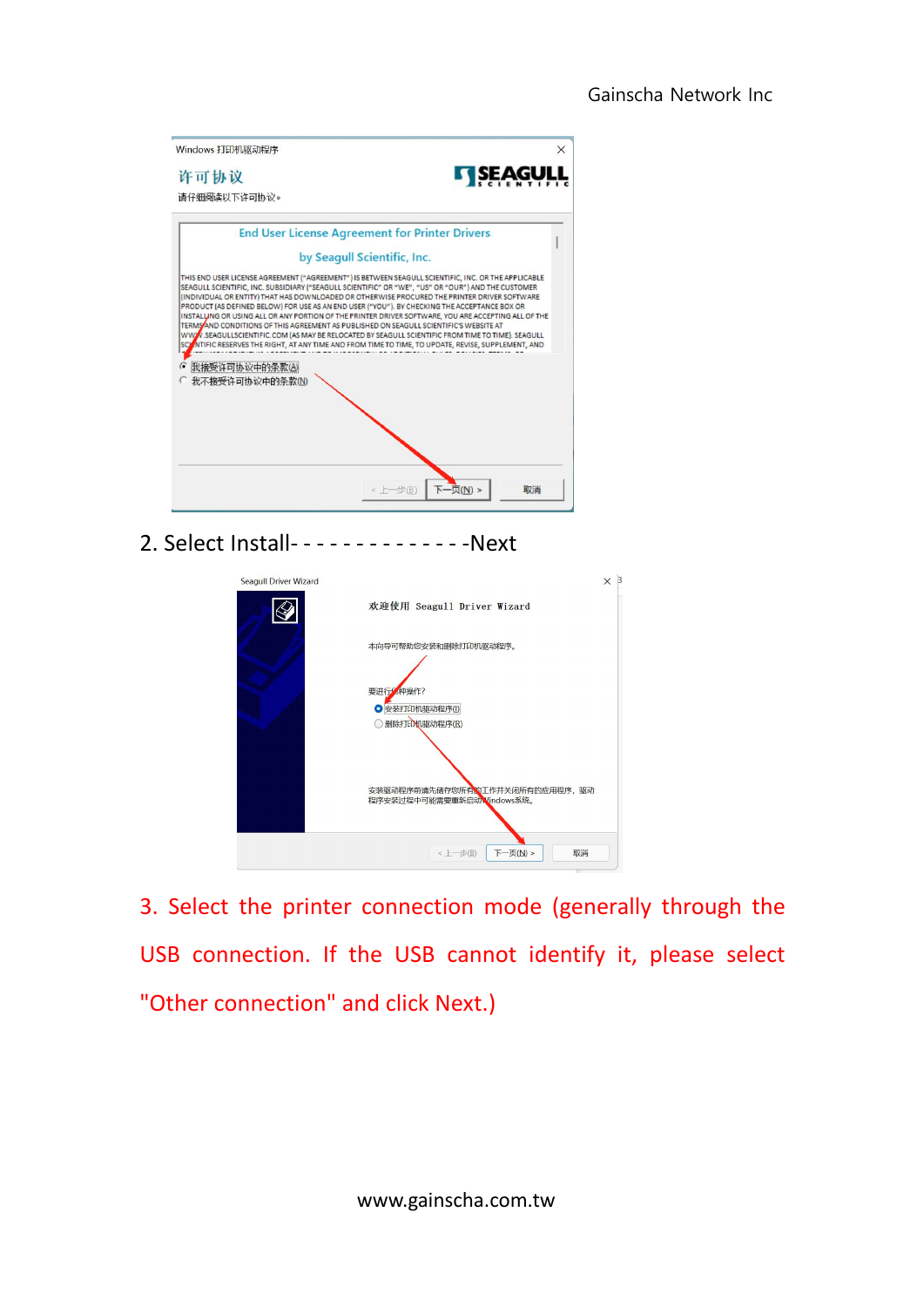| <b>Seagull Driver Wizard</b><br>连接打印机<br>在继续安装之前,应先连接打印机。                                                                                                        | $\times$ |
|------------------------------------------------------------------------------------------------------------------------------------------------------------------|----------|
| 此打印机要如何连接?<br>O(USB(U))<br>网络(以太网或无线网络)(E)<br>○蓝牙(日<br>○ 其他(她) 行或串行)(O)                                                                                          |          |
| 请将打印机连接到 PC,然后打开打印机电源。如果出现"添加硬件向导",请将其取消。此向导会 →<br>在系统检测到打印机时自动运行。<br>如果未自动运行,请检查打印机与 PC 的连接,然后关闭并打开打印机电源。此外,请验证是否<br>尚未安装打印机的驱动程序。如果已安装驱动程序,请使用"升级"选项来替换现有驱动程序。 |          |
| < 上一步(B)<br>下一步<br>取消                                                                                                                                            |          |

4. Select the installed printer model- - - - "Next page"



5. Select the port of the printer (download "PrinterUtility" to read the printer information).---- "Next page" - - -- - "Complete page"